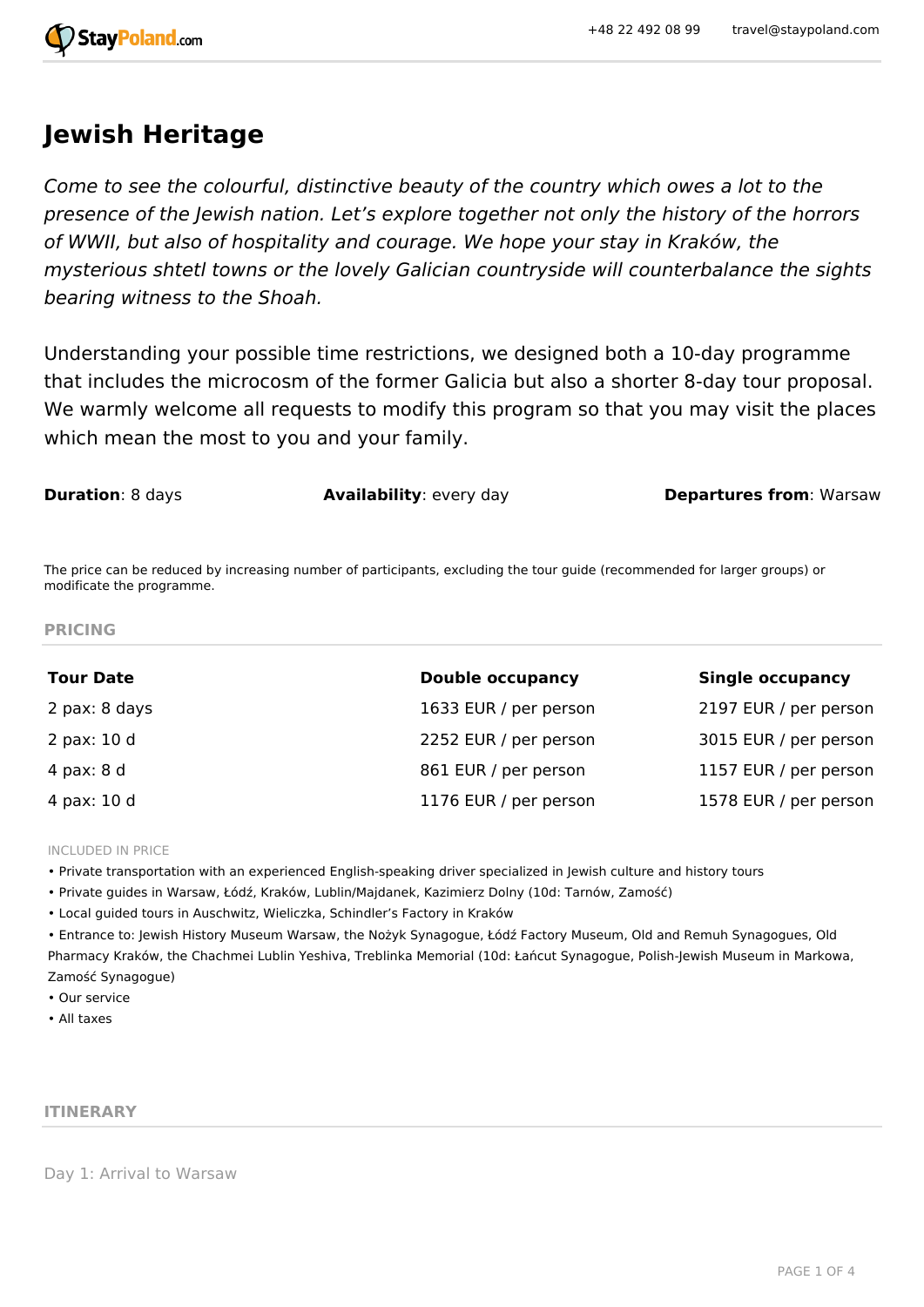

Upon arrival at the Warsaw Frederic Chopin International Airport, your private limousine will transfer you to an hotel located in the city centre. After check-in: free time.

# Day 2: Warsaw sightseeing

Shortly after breakfast we will start the full-day tour of Warsaw focused not only on the Old Town and the Royal Route, but also at the **historic Warsaw Ghetto area**. With a personal guide, you'll visit the new Museum of the History of Polish Jews, which perfectly encapsulates the 1,000 years of shared history. Then we will visit the Korczak's Orphanage, the memorial mound on Miła Street remembering the last bunker of the Jewish Combat Organization, the Nożyk Synagogue, the Jewish Cemetery and the Umschlagplatz which was the place of the deportation of the Warsaw Jewish community to Treblinka.

#### Day 3: Lodz

Our private limousine will take you to **Lodz**. The city flourished during the industrial revolution and used to comprise four cultures: Polish, Jewish, German and Russian. During WWII the infamous Łódź Ghetto was created and put under custody of Chaim Rumkowski. Our guided tour will take us down Piotrowska Street to Poznanski's Palace, the Silbersteins' textile factory, the residences of the big factory owners (Kronsztadt, Arnold Stiller, Hertz) , the area of the former Lodz Ghetto and the largest Jewish cemetery in Europe. We will also have an opportunity to visit the Radegast Station – Lodz Ghetto Memorial from where Jewish people were deported to the Kulmhof and Auschwitz death camps. Overnight stay in Lodz.

#### Day 4: Royal Krakow

Following breakfast we will continue towards **Krakow**. After arrival and check-in at your hotel, we will meet our knowledgeable guide. On the walking tour, he will show us the beautiful old part of Krakow, the royal capital of Poland - the Wawel Royal Castle, Collegium Maius of the Jagiellonian University and the Market Square with its famous Cloth Hall in the center. Free evening.

#### Day 5: Jewish Krakow

This will be a perfect day to **continue our exploration of Krakow** – after breakfast we will head to the former factory where Oskar Schindler employed 1000 Jewish workers in 1944. The building now houses an excellent museum. Next door is MOCAK, one of the best art galleries in Poland and nearby also Krakus Mound, prehistoric man-made hill with a splendid view of the town. Then we will head to Plaszow district situated on the opposite bank of the Vistula river, where a concentration camp was located during WWII. There are many remnants which remind us of its existence. Afternoon is reserved for the picturesque Kazimierz Jewish district including the Old Synagogue (now museum) and the four active (Tempel, Remuh, Kupa, Izaak Jakubowicz) out of the 124 pre-war Cracovian synagogues.

#### Day 6: Auschwitz-Birkenau & Wieliczka

We will take the opportunity to travel 60 km west of Krakow to see the Holocaust memorial on the premises of the Nazi concentration camp **Auschwitz-Birkenau**. This is one of the most gruesome places on earth and the memorial leaves a lasting impression. Your visit will be accompanied by a professional local guide. In the afternoon we propose a more positive sight, the **Wieliczka Salt Mine**, one of the most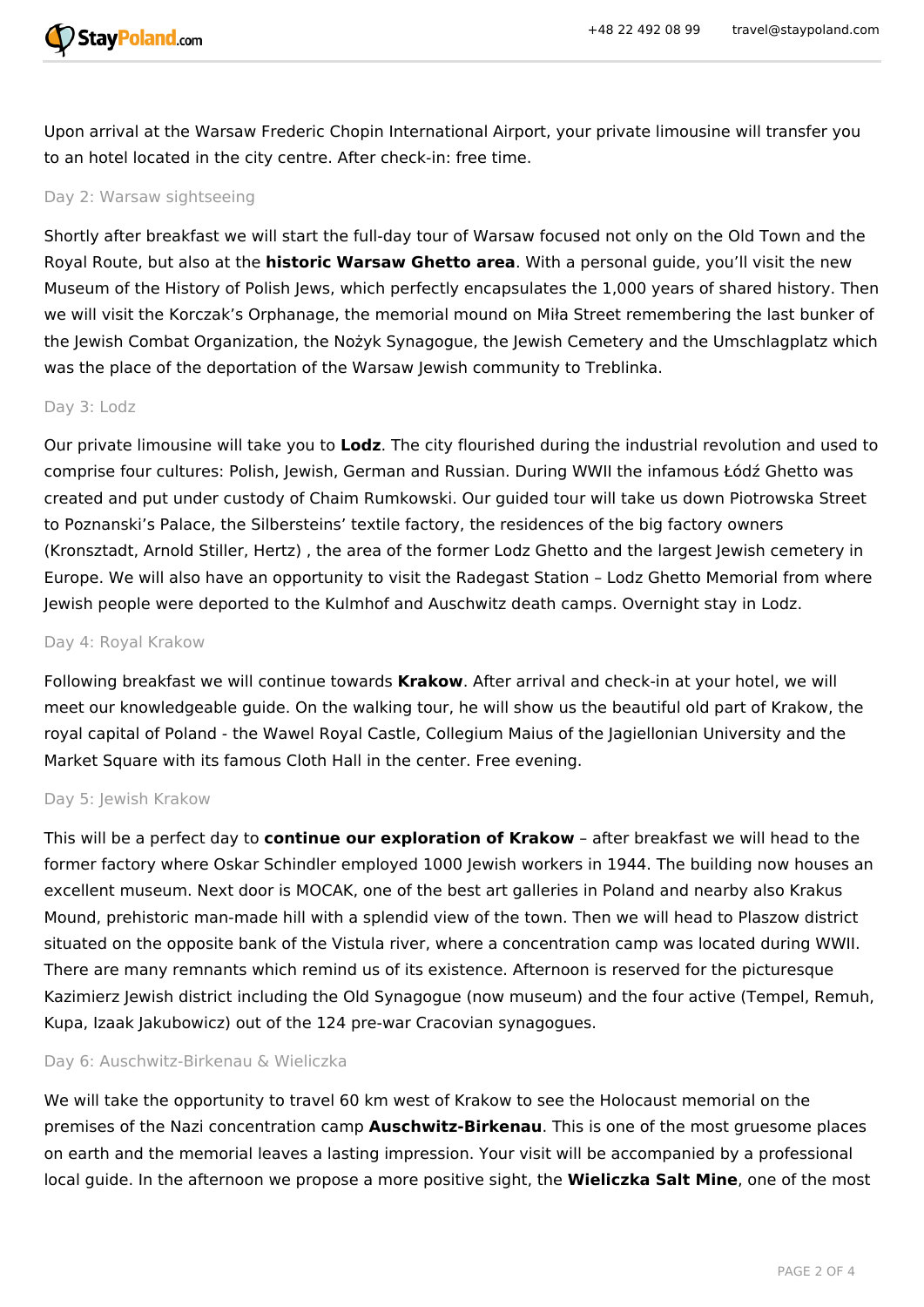

outstanding attractions in Europe. The guided excursion through the mine will lead you through galleries and chambers on three levels 64 to 135 meters below the ground.

# Day 7: Krakow – Lublin– Kazimierz Dolny

Today we'll need to wake up and have breakfast earlier to cover all the places we have included in the program. First of all: **Lublin** - *The Polish Jerusalem*. In 1580-1764, it was the seat of Va'ad Arba' Aratzot, the council of the Four Lands, in fact Poland's Jewish parliament. We will also see the building of the Chachmei Lublin Yeshiva (now an active house of prayer and a planned Hassidim museum), Chevra Nosim synagogue as well as the Old Cemetery with the grave of rebbe Yaahov Yittzchak, known as the Chozeh or the Seer of Lublin. In the afternoon we'll visit the former **Majdanek Nazi Concentration Camp** located in the southern city suburbs. Afterwards, travel to **Kazimierz Dolny** and overnight in this magical place.

#### Day 8: Kazimierz Dolny - Treblinka - Warsaw

This is the last day of our tour, but before going back to Warsaw we will briefly enjoy a visit to **Kazimierz Dolny** - a marvelous Renaissance town which in the past was one of the most important centres of Jewish culture. On the way to Warsaw we will make a detour to **Treblinka**, a former labor camp and terrible death factory, now a silent cemetery for more than 800,000 innocent people. There is a possibility to extend your tour (1 night) by travelling NE to visit the beautiful **Great Synagogue in Tykocin (Titkin)** and the city of **Bialystok**. Arrival to Warsaw around 17.00.

# : FOCUS ON GALICIA

# **The days 1 to 6 are the same like above.**

## Day 7: Galician shtetls

We'll start our Galician adventure with **Bobowa** which has retained much of its shtetl character and still is a centre of traditional bobbin lace-making. The renovated synagogue serves again as a place of worship. On the top of a steep hill that there is a very picturesque Jewish cemetery with the ohel of the first Bobover Rebbe, Shlomo Halberstam and tzadik Chaim Jacob. The graves are a pilgrimage destination for the Hasidim of the Bobov dynasty from all over the world. Afterwards, we'll continue to **Tarnow** (Torna), before the war home to twenty-five thousand Jews. There will be an opportunity to see the famous bimah which remained of the local synagogue, mikveh, Jewish street and one of Poland's oldest and bestpreserved Jewish cemeteries. Close to Tarnow is **Dabrowa Tarnowska** (Dombrowa) with the biggest and most beautifully renovated synagogue in this part of Poland. There's also a small museum. Evening and overnight in the capital of Subcarpathia **Rzeszow** (Rayshe).

## Day 8: Galician shtetls II

After breakfast we'll head for **Lancut (Lantzut)** to visit the Jewish Museum, the old cemetery which includes the restored grave of Reb Horowitz, the new Jewish cemetery and the old synagogue built in 1761. Once in Lancut we recommend visiting also the beautiful Lubomirski Family Castle, voted as